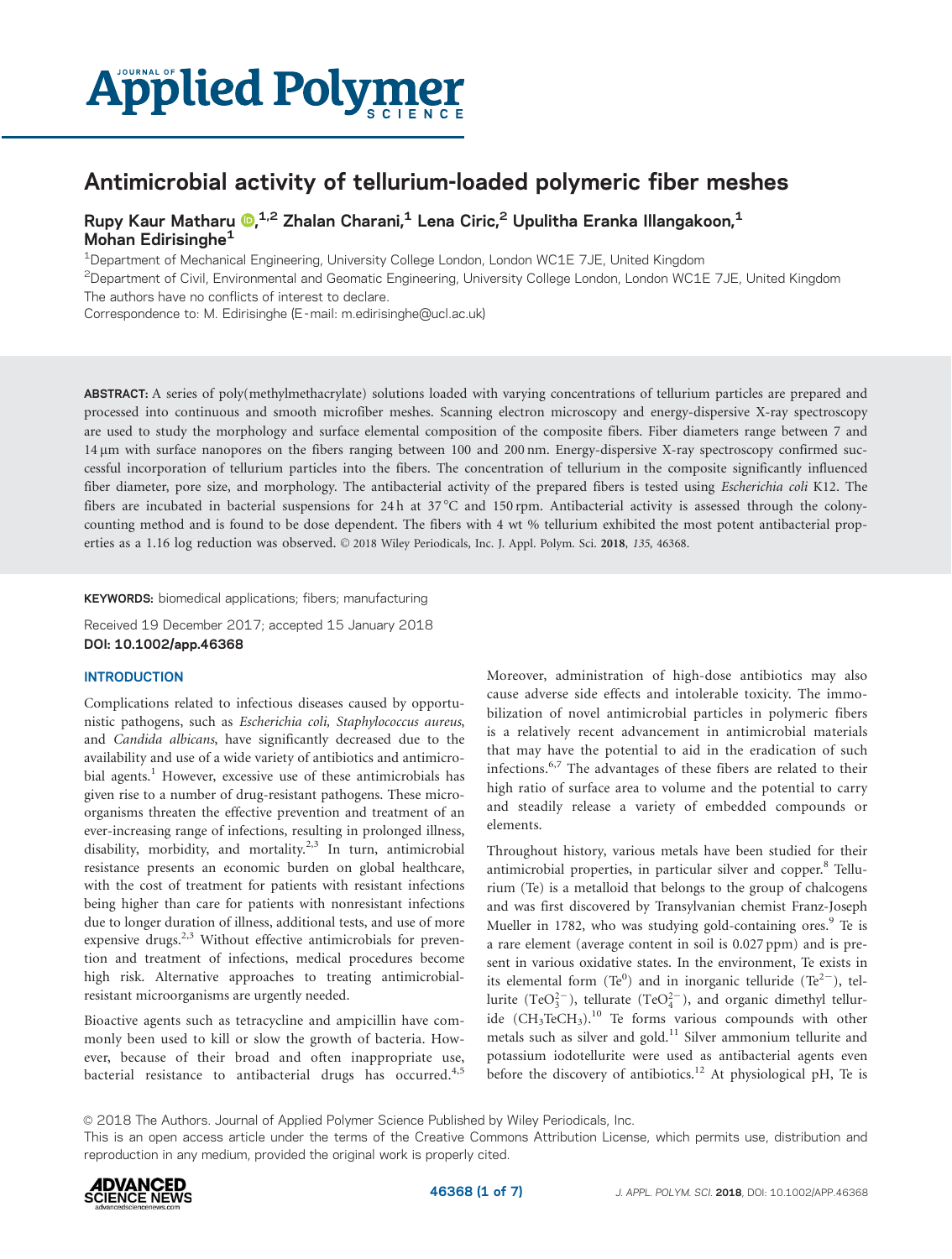|        |  |  |  | Table I. Fiber Diameter and Pore Diameter of Te-Loaded PMMA Fiber |  |
|--------|--|--|--|-------------------------------------------------------------------|--|
| Meshes |  |  |  |                                                                   |  |

| Te loading (wt %) | Fiber diameter $(\mu m)$ | Pore diameter (nm) |
|-------------------|--------------------------|--------------------|
|                   | $7.06 \pm 3.77$          | $195 \pm 63$       |
|                   | $7.95 + 4.75$            | $196 + 81$         |
| $\mathcal{P}$     | $13.7 \pm 5.31$          | $102 + 83$         |
|                   | $139 + 705$              | $150 + 142$        |

mostly found as tellurite and has significant toxicity to bacteria at very low concentrations of  $1 \mu g/mL$ .<sup>13,14</sup>

In 1932, Fleming<sup>15,16</sup> compared the antibacterial activities of penicillin and tellurite, and in all cases, penicillin-sensitive bacteria were also sensitive to tellurite. Intramuscular injection of a suspension of  $Te^{0}$  in glucose was used to treat human syphilis; however, one substantial drawback was an intense garlic odor in the patients' breath and urine.<sup>17</sup> Tellurium oxides were used as antimicrobial agents against diseases such as leprosy and tuberculosis before the development of penicillin.<sup>18</sup> Tellurite acted synergistically with the antibiotic cefotaxime when tested on antibiotic-resistant E. coli.<sup>19</sup> Therefore, tellurite can be used as an adjuvant for several multiresistant pathogens. Some strains of bacteria may have evolved resistance to tellurium during its historical medical use<sup>20</sup> or after its use in the mining and electronics industries increased its presence in the environment.

In recent years, tellurium particles have gained interest as potential antibacterial agents.<sup>21-25</sup> Zonaro et  $al$ <sup>25</sup> demonstrated the antibacterial and biofilm eradication activity of Te nanoparticles against E. coli, Pseudomonas aeruginosa, and S. aureus. Pugin et al.<sup>26</sup> reported Te-containing nanostructures showed the interesting ability to inhibit E. coli colonization, but with no apparent cytotoxicity against eukaryotic cells. Carbon fibers coated with Te and Te-Au nanowires have been proposed as precursors of future antimicrobial clothing.27 The organic tellurium IV compound ammonium trichloro(dioxoethylene-O,O'-)tellurate, AS101, was reported to inhibit the growth of antibiotic-resistant Klebsiella pneumoniae.<sup>28</sup>

The objective of this research was to fabricate a series of telluriumloaded polymeric fibers and fiber meshes. The synthesized fibers were characterized by scanning electron microscopy and energydispersive X-ray spectroscopy. The antimicrobial properties of the composite fibers were tested especially against E. coli strain K12.

#### EXPERIMENTAL

#### Materials

Tellurium powder (CAS number 13494-80-9, catalog number 266418, 200 mesh), poly(methyl methacrylate) (PMMA, molecular weight ~120,000 by gel permeation chromatography), chloroform, Luria Broth (LB), and phosphate-buffered saline (PBS) broth were purchased from Sigma Aldrich (Dorset, England). LB agar was sourced from Invitrogen (ThermoFisher, Paisley, UK). All solvents and chemicals were of analytical grade and used without any purification. Escherichia coli K12, Pseudomonas aeruginosa, and Staphylococcus aureus were used to assess the antibacterial properties of the fibers.

#### Methods

Polymer Solution Preparation. Tellurium-loaded PMMA solution was prepared in a two-step procedure. First, a 20% w/v polymer solution was prepared in an airtight glass vial by dissolving 8.00 g of PMMA in 40.0 mL of chloroform. The mixture was placed on a magnetic stirrer for 24 h to completely dissolve the polymer. Following this, appropriate quantities of Te powder were suspended in 20.0 mL batches of the PMMA/chloroform solution and left to stir on a magnetic stirrer for 24 h in order to achieve a homogenous dispersion. The weight percent of Te in each fiber batch is shown in Table I.

Fiber Production. Ultrafine fibers were produced using pressurized gyration. To begin, 5 mL of the polymer solution was injected at once using a syringe into the port of the gyrator. The gyrator was then switched on and reached a maximum speed of 36,000 rpm to which 0.1 MPa pressure was applied. Further details on the process and related forming videos have been described in previous literature.<sup>29</sup> The resulting fibers were deposited on the collector positioned 10 cm away from the gyrator and were collected and stored in plastic petri dishes.

Fiber Characterization. The obtained fibers were analyzed using a scanning electron microscope (SEM) Quanta 200F (Dartford, UK) with a field-emission gun. To visualize the fibers, the samples were coated with gold in a sputter coater. All of the SEM images were taken at an acceleration voltage of 5 kV. The average fiber diameter was determined by measuring the diameter of all fibers in available images using ImageJ software (National Institutes of Health, Maryland, USA) with DiameterJ plugin.

Energy-dispersive X-ray spectroscopy (EDX) was carried out using an INCA X-Sight (Oxford Instruments, High Wycombe, UK). The voltage used was 20 kV and the working distance was 10 mm. INCA software was used to analyze the EDX spectra.

Antimicrobial Properties. In order to assess the antibacterial activity of Te, the agar diffusion assay was employed. LB agar plates were prepared per manufacturer's instructions and sterilized under ultraviolet light for 4 h. A single colony of E. coli was suspended in 500  $\mu$ L of sterile distilled water in a 1 mL Eppendorf tube. The suspension was then spread onto an LB agar plate using a plastic L-shaped spreader. This was repeated for each bacterium (P. aeruginosa and S. aureus). Then 10 mg of Te powder was placed on the surface of each inoculated plate using a sterile metal spatula. After application, it was ensured that the powder had made complete contact with the agar surface. The plates were then incubated at 37 °C for 24 h. The assay was performed in triplicate for each bacterial strain. Antibacterial activity was assessed by the diameter of the growth-inhibition zone.

Bacterial cell preparation was carried out as follows. E. coli suspensions were grown in 50 mL centrifuge tubes by inoculating 30 mL of sterile LB broth with a single colony using a sterile plastic inoculating loop. The suspensions were cultured at  $37^{\circ}$ C and 150 rpm until they reached their midexponential phase (approximately 3 h,  $OD_{600} \sim 0.147$ ). The cultures were centrifuged at 4600 rpm for 15 min to pellet cells, and the supernatant was discarded. The cells were washed with 20 mL of sterile PBS solution and resuspended in 3 mL of PBS solution. In order to

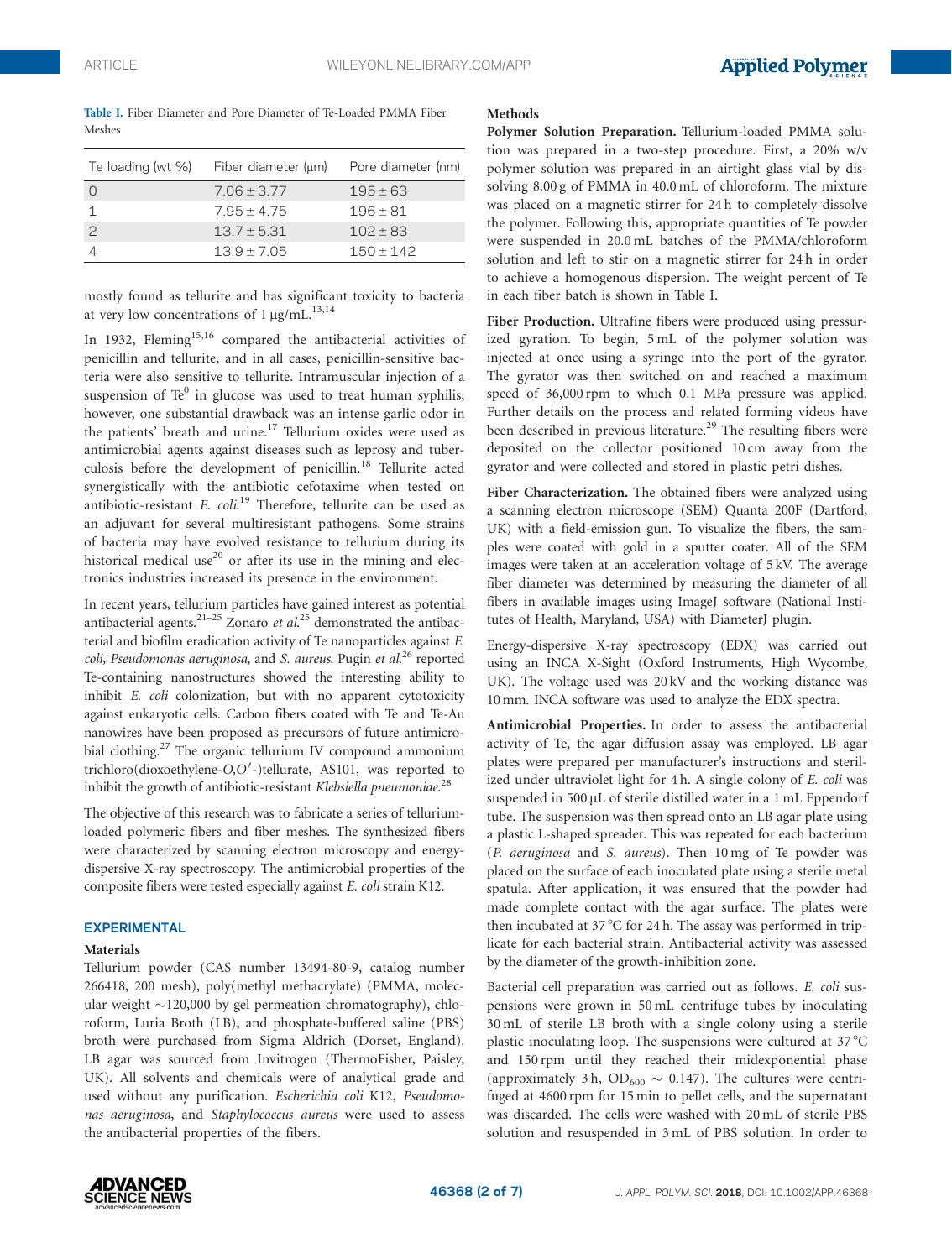

 $(b)$ 

Figure 1. (a) SEM image of the tellurium powder as received; (b) macroscopic image of the 4 wt % tellurium-loaded PMMA fiber mesh. [Color figure can be viewed at [wileyonlinelibrary.com\]](http://wileyonlinelibrary.com)

calculate an approximate concentration of cells in the culture, the colony-counting method was used. This was achieved by performing a series of 10-fold dilutions. Then 50  $\mu$ L of the dilutions was transferred to individual LB agar plates and incubated at 37 °C for 24 h, after which time the colonies were counted.

 $(a)$ 

To prepare fiber mats, the fibers were cut into 1 cm round disks each weighing approximately 0.02 g. They were then sterilized under ultraviolet light for 1 h.

Cell viability testing was conducted as follows. In a six-well plate, the E. coli K12 culture aliquots were placed into each well, and the fiber samples were added. Pure PMMA fibers were used as the negative control. The six-well plate and its contents were incubated for 24 h at  $37^{\circ}$ C and 150 rpm. The loss of viability of *E. coli* K12 cells was evaluated by the colony-counting method (as described in the paragraph on bacterial cell preparation). Colonies were counted and compared with those on control plates to calculate changes in the cell growth caused by the presence of Te-loaded fibers. All experiments were performed in triplicate on three separate occasions.

#### RESULTS AND DISCUSSION

#### Tellurium Particle Characteristics

SEM images of the Te powder showed the particles to be mainly polygonal [Figure 1(a)]. Although some particle agglomeration was observed, with evidence of clusters  $\sim$ 20 µm in diameter, overall, the size analysis showed particle diameters ranged between 2 and  $12 \mu m$ .

#### Fiber Morphology

In this study, PMMA fibers with 1, 2, and 4 wt % Te particles embedded into their matrix were successfully prepared through pressurized gyration. SEM images of these fibers are shown in Figure 2. In all instances, the fibers formed were smooth, continuous, and bead-free with circular surface pores, despite their Te loading. This indicated that the intermolecular entanglement and chain overlap in the solutions were optimal to stabilize the polymer jet and create an adequate Rayleigh–Taylor instability for fiber formation. The formation of continuous fibers suggests the chain entanglement was complete enough to hinder molecular motion and the viscoelastic stresses were strong enough to

stabilize the jet to prevent fiber fracture typically caused by the centrifugal force and pressure difference at the orifice. This also confirms that the presence of Te particles in the polymer solution did not interfere with chain entanglement.

The fiber diameter of PMMA fibers with no Te particles was  $7.06 \pm 3.77 \,\mu$ m. Increasing the concentration of Te particles from 1 wt % to 4 wt % led to the formation of thicker fibers with a wider diameter distribution (Table I). This observation suggests that the introduction of excess Te particles causes the solution to have a greater resistance against the stretching caused by the forces on the polymer jet. Previous studies<sup>29</sup> suggest that a change in fiber diameter in pressurized gyration is the result of a combined effect of polymer concentration, rotational speed, and working pressure although flow into the vessel can also be controlled. However, during this experiment, all of these parameters were kept constant, therefore suggesting Te loading to be the underlying cause. Furthermore, as the Te particles are relatively large in diameter, it can be hypothesized that the presence of Te consequently significantly increases fiber diameter.

High-magnification SEM images of the fiber samples (Figure 3) show nanopores on the surface of all fabricated fibers. The pore diameters ranged between  $195 \pm 63$  and  $150 \pm 142$  nm and have been tabulated in Table I. Pore diameter in each of the fiber samples varies in a manner similar to the fiber diameter. Higher Te loading resulted in smaller pore sizes, but the pore diameter variation is higher compared to the fibers with lower Te loading. The surface topography varies hugely as the concentration of Te particles increases. At lower concentrations (0, 1, and 2 wt %), the pores are relatively circular and regularly distributed along the fiber. At 4 wt %, the pores become more irregular and inconsistent in shape, size, and distribution. The generation of surface pores can be explained through solvent volatility, phase separation, and breath figure formation.<sup>30,31</sup> When the solvent (chloroform) evaporates from the polymer jet, the temperature at the air–liquid interface will decrease rapidly due to the enthalpy of vaporization.<sup>32</sup> It was previously reported<sup>33</sup> that the temperature of a chloroform solution can fall between  $-6$ to  $0^{\circ}$ C during evaporation. This temperature drop significantly lowers the dew point of the atmosphere. Due to this effect,

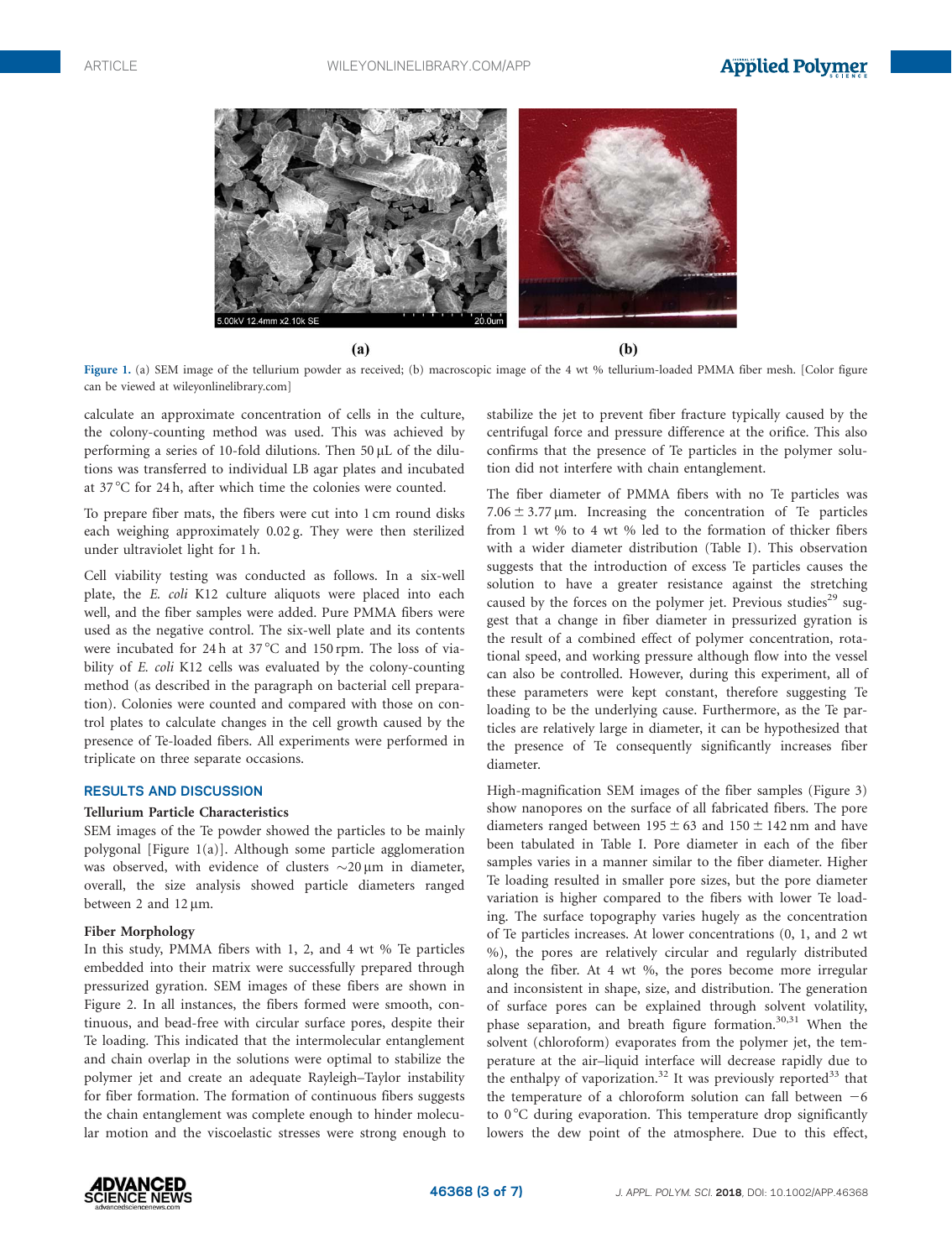### **Applied Polymer**



 $(d)$ 

Figure 2. SEM images and EDX spectra of (a) pure PMMA fibers, (b) PMMA fibers with 1.0 wt % tellurium, (c) PMMA fibers with 2.0 wt % tellurium, and (d) PMMA fibers with 4.0 wt % tellurium. [Color figure can be viewed at [wileyonlinelibrary.com\]](http://wileyonlinelibrary.com)

water vapor condenses on the fiber surface. As chloroform is immiscible with water, this limits the penetration of the water droplets into the fiber core. When the water droplets evaporate from the fibers, their imprints remain as pores on the fibers.<sup>34,35</sup> EDX imaging was used to show that Te was successfully incorporated into the fiber matrix (Figure 2).

#### Antibacterial Activity

Antibacterial Activity of Tellurium Particles. The agar diffusion assay is a rapid and simple technique used to assess the susceptibility of Gram-positive (S. aureus) and Gram-negative (E. coli, P. aeruginosa) bacteria to antimicrobial agents. In this investigation, the agar diffusion assay was employed to quantify

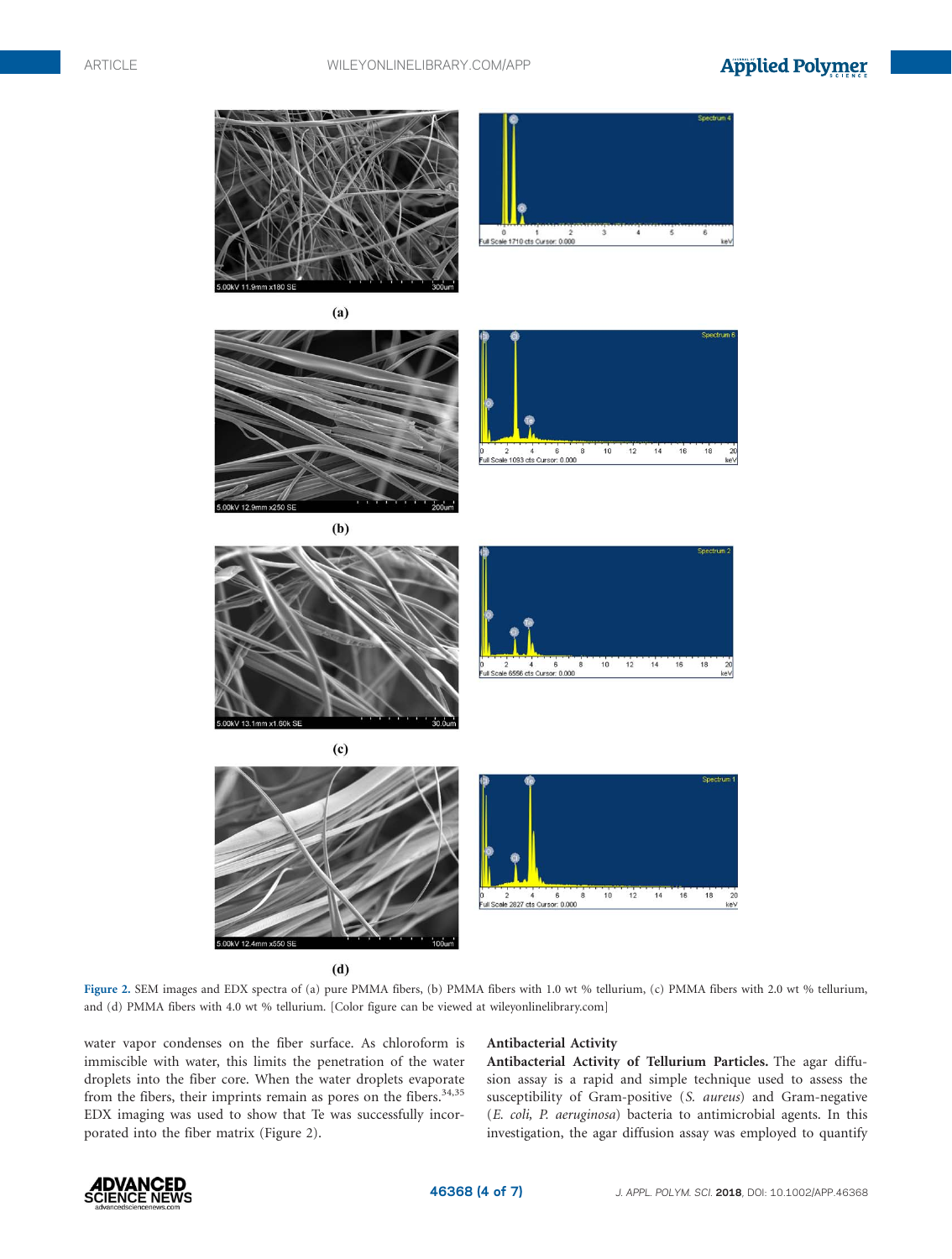



Figure 3. High-magnification SEM images of the fiber surfaces: (a) pure PMMA fibers, (b) PMMA fibers with 1.0 wt % tellurium, (c) PMMA fibers with 2.0 wt % tellurium, (d) PMMA fibers with 4.0 wt % tellurium.

the ability of Te to inhibit bacterial growth. The assay is based on the diffusion of Te from areas of high concentrations to areas of low concentration (the bacteria lawn on the agar surface). From the results displayed in Table II, it can be seen that Te prevented the growth of the Gram-negative bacteria tested, while it has no effect on the Gram-positive bacteria. E. coli demonstrated the largest inhibition zone, followed by P. aeruginosa and S. aureus. The presence of a growth-inhibition zone was interpreted as an antimicrobial effect on the microorganism. Gram-negative bacteria (E. coli and P. aeruginosa) possess a thin peptidoglycan layer and an outer lipopolysaccharide membrane, whereas Gram-positive bacteria (S. aureus) possess a thick peptidoglycan layer and no outer lipopolysaccharide membrane.36 Therefore, in this instance, it can be assumed the thick peptidoglycan layer served as a barrier resistant to the Te particles, as no inhibition was observed with S. aureus. From this assay, it can be concluded that Te has a potent ability to inhibit E. coli growth, so E. coli was selected as the model organism to assess the antibacterial properties of the Te-loaded fibers.

Table II. Zones of Bacterial Growth Inhibition Produced by 10 mg of Tellurium Powder

| Bacterial strain | Average growth inhibition zone<br>diameter $\pm$ standard deviation (cm) |
|------------------|--------------------------------------------------------------------------|
| P. aeruginosa    | $0.47 \pm 0.15$                                                          |
| S. aureus        | $0.00 \pm 0.00$                                                          |
| E coli           | $1.87 \pm 0.32$                                                          |

Antibacterial Activity of Tellurium-Loaded Fiber Meshes. The antibacterial activity of the composite fibers was tested against a representative Gram-negative organism, an important hospitalacquired pathogen. Figures 4 and 5 show the antimicrobial activity of the fibers against E. coli. After 24 h of incubation, the control sample showed low cytotoxicity with an average log reduction of  $0.03 \pm 0.01$ . From the results presented here, it can be concluded that Te-loaded fibers exhibit inhibitory activity toward E. coli. The antibacterial properties of Te fibers are evidently dose dependent, as a clear positive correlation between Te loading and log reduction can be observed. When increasing the tellurium loading to 1 wt %, a dramatic increase in log reduction in bacterial numbers can be observed. This trend continues as the concentration of Te increases further, until a



Figure 4. Bacterial growth reduction after treatment with Te-loaded fiber meshes. [Color figure can be viewed at [wileyonlinelibrary.com\]](http://wileyonlinelibrary.com)

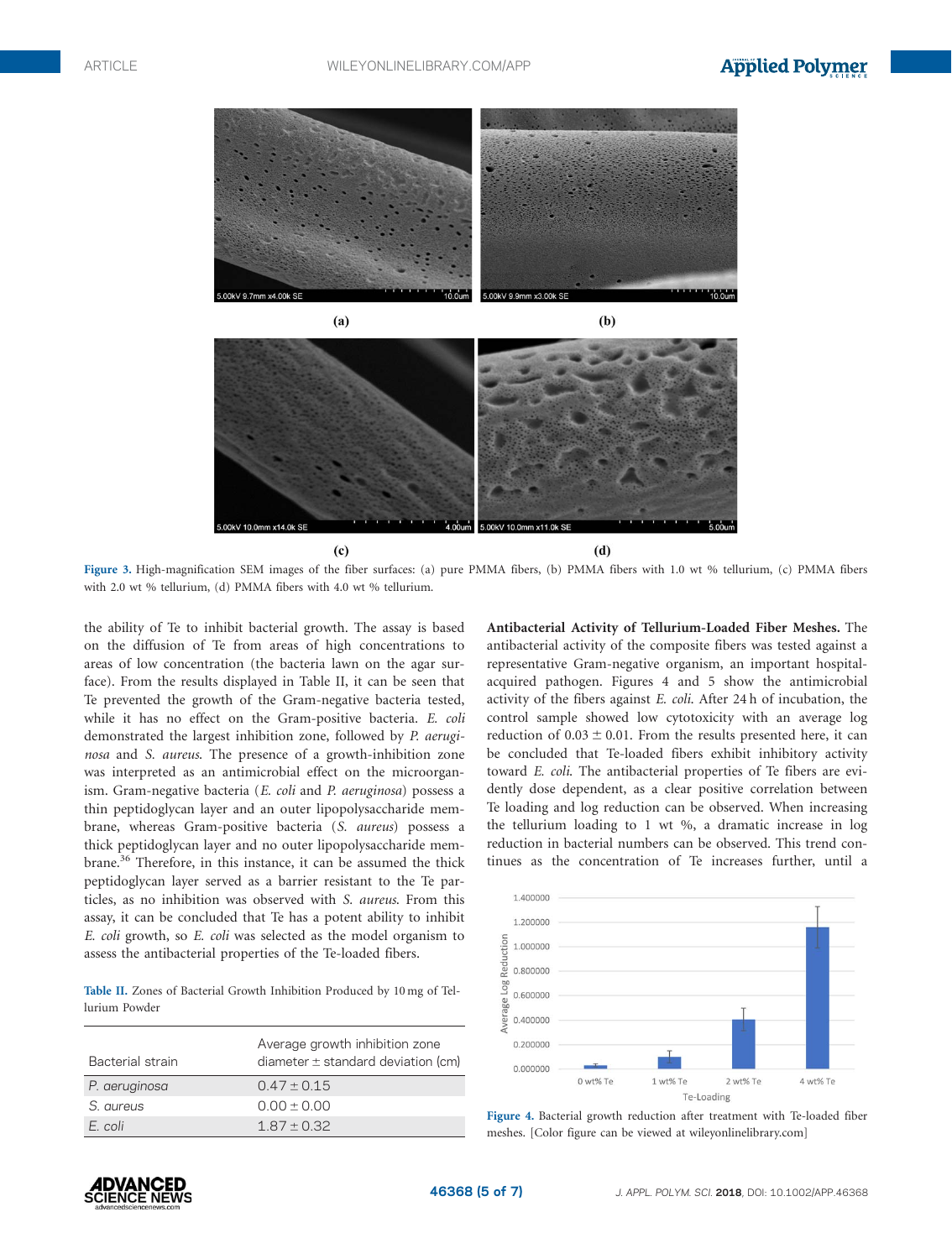maximum log reduction of  $1.16 \pm 0.17$  is observed at 4 wt %. This observed loss of cell viability is considered significant when compared to the control fibers.

Comparing these results to those obtained with fibers loaded with silver nanoparticles  $(\approx 4 \text{ log reduction in bacterial num--}$ bers), Te-loaded fibers show a lower log reduction.<sup>37</sup> However, it is important to remember the numerous detrimental side effects avoided by bypassing the use of silver nanoparticles in toxic concentrations. Increased exposure to silver nanoparticles carries dangerous environmental and health implications. Side effects of these substances include acute respiratory irritation, caustic injury of the upper gastrointestinal tract or subcutaneous tissue, psychological disorders, and argyria.38 Furthermore, increased concentrations of silver ions (colloids) in the bloodstream of childbearing women have been linked to the development of congenital craniofacial abnormalities in their offspring.<sup>38</sup> Te/PMMA composite fibers showed a bactericidal activity similar to zinc oxide/cellulose nanocomposites as well as copper/cellulose nanocomposites, where a maximum 2 log bacterial reduction was achieved.39,40 It can be deemed advantageous that the Te/PMMA microscale fibers achieved bacterial log reductions similar to existing nanoparticles, therefore avoiding the use of expensive nanoparticles that are costlier to produce and process.

A multitude of mechanisms can be attributed to the antimicrobial activity of these fibers. One possible mechanism is that Te particles can diffuse through the bacterial cell membrane and cause damage to cellular components by production of reactive



 $(a)$ 

 $(c)$ 





Figure 5. LB agar plates with E. coli bacterial growth after 24 h of incubation with (a) 0, (b) 1, (c) 2, and (d) 4 wt % of tellurium-loaded fiber meshes. [Color figure can be viewed at [wileyonlinelibrary.com\]](http://wileyonlinelibrary.com)

oxygen species, leading to inhibition of enzyme activity and DNA synthesis and disrupting energy transduction.<sup>41</sup> It can also be speculated that bacterial species such as Bacillus Sp. can reduce tellurite ions leached from the polymer into the surrounding bacterial solution to elemental  $Te^{0}$ , thus making nanoparticles.<sup>23</sup> Reduction of these ions is thought to occur through the action of a plasma membrane flavine-dependent reductase. Elemental  $Te^{0}$  is insoluble, and accumulation of this material within cells results in potent bactericidal activity, which is demonstrated with kills achieved via a combination of various mechanisms.<sup>11</sup> As the fibers were smooth, it cannot be said that the direct physical penetration of Te particles into the bacteria cells is the cause of the observed cytotoxicity.

In this paper, we have achieved significant antibacterial activity without the need for alteration of additional environmental conditions, such as ultraviolet light. Moreover, the composite in this study has the advantage of being cost effective and easy to prepare and is more stable than existing antimicrobial agents. The data presented demonstrate the promising bactericidal properties Te/PMMA fibers have against E. coli K12.

#### **CONCLUSIONS**

Effective incorporation of Te into the PMMA fibers was confirmed by EDX analysis. The antibacterial activity of the pure Te powder was initially tested using P. aeruginosa, S. aureus, and E. coli using the agar diffusion assay. It was found that pure Te shows the highest antibacterial activity against E. coli. For this reason, the antibacterial properties of Te/PMMA composite fibers were tested on E. coli. The Te/PMMA fiber meshes show remarkable dose-dependent antibacterial activity toward Gramnegative E. coli cells. The bactericidal activity of Te/PMMA fibers reported here is comparable to the results obtained with similar well-established metallic antimicrobial agents, and these meshes can make a significant impact on global health.

#### ACKNOWLEDGMENTS

The authors would like to thank Dr. Tom Gregory (University College London, Department of Archaeology) for assistance with SEM and EDX microscopy. This work was supported by the UK Engineering and Physical Sciences Research Council (grant EP/ N0342281). Data supporting this study are provided in the paper.

#### **REFERENCES**

- 1. Harriott, M. M.; Noverr, M. C. Antimicrob. Agents Chemother. 2009, 53, 3914.
- 2. De Kraker, M. E. A.; Wolkewitz, M.; Davey, P. G.; Koller, W.; Berger, J.; Nagler, J.; Icket, C.; Kalenic, S.; Horvatic, J.; Seifert, H.; Kaasch, A.; Paniara, O.; Argyropoulou, A.; Bompola, M.; Smyth, E.; Skally, M.; Raglio, A.; Dumpis, U.; Melbarde Kelmere, A.; Borg, M.; Xuereb, D.; Ghita, M. C.; Noble, M.; Kolman, J.; Grabljevec, S.; Turner, D.; Lansbury, L.; Grundmann, H. J. Antimicrob. Chemother. 2010, 66, 398.
- 3. Woolhouse, M.; Waugh, C.; Perry, M. R.; Nair, H. J. Global Health 2016, DOI: [10.7189/jogh.06.010306](info:doi/10.7189/jogh.06.010306).
- 4. Brown, E. D.; Wright, G. D. Nature 2016, 529, 336.